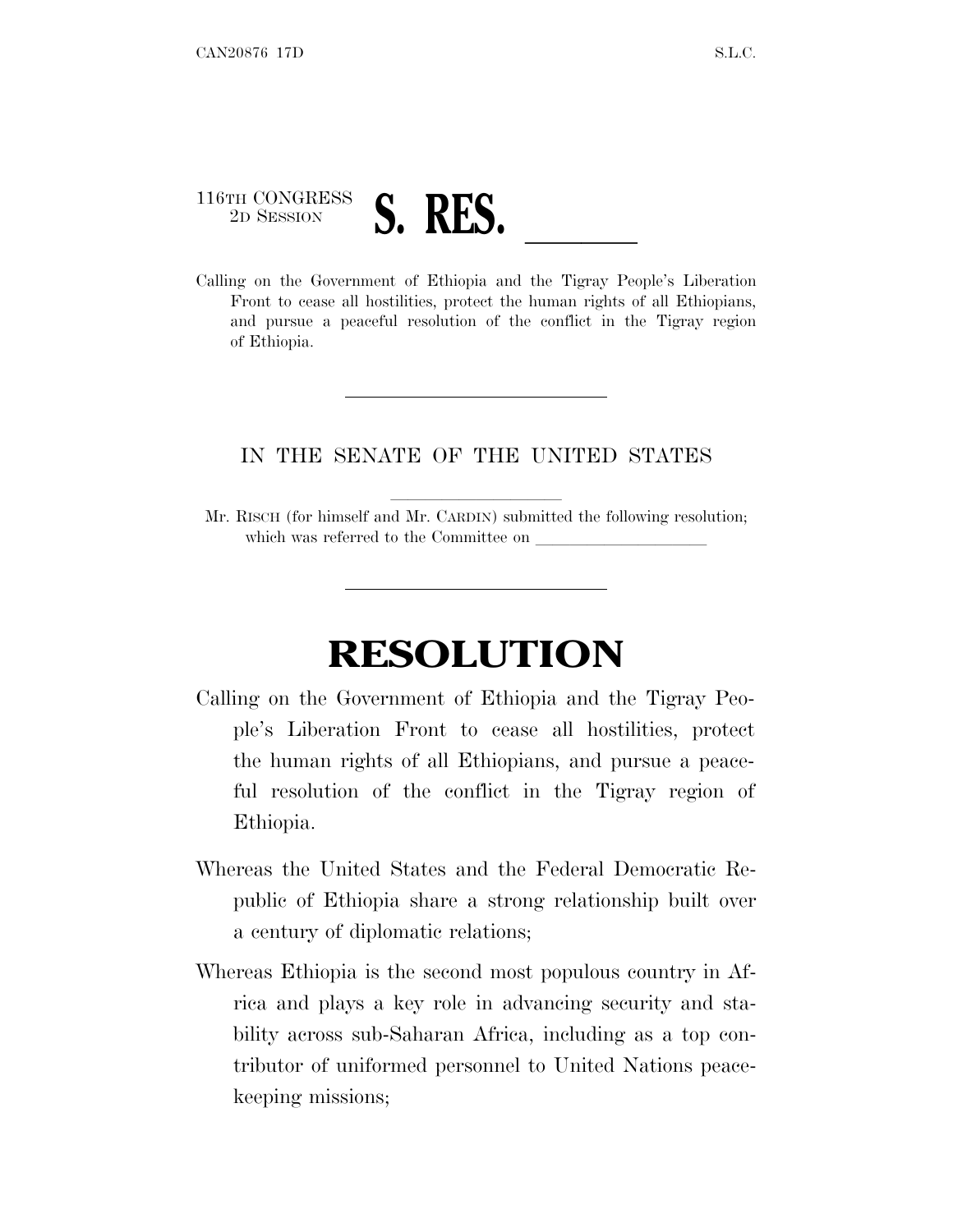- Whereas Ethiopia has been beset in recent years by multiple human rights and humanitarian challenges, including targeted ethnic violence, natural disasters, and political unrest, leading to the internal displacement of more than 1,800,000 Ethiopians in 2020 alone;
- Whereas tensions between Prime Minister Abiy Ahmed's Prosperity Party and the Tigray People's Liberation Front, which was part of the ruling coalition in Ethiopia until late 2019, escalated when the Tigray People's Liberation Front held elections in the region of Tigray on September 9, 2020, despite the decision by the Federal Government of Ethiopia to postpone general elections due to the COVID–19 pandemic;
- Whereas the Tigray People's Liberation Front rejected the postponement of elections and considered the extension of the term of the Federal Government to be unconstitutional, and the Federal Government subsequently deemed the Tigray elections illegitimate;
- Whereas, in the early hours of November 4, 2020, the Tigray People's Liberation Front carried out an attack on the Northern Command of the Ethiopian National Defense Forces;
- Whereas Prime Minister Abiy then ordered a military offensive and 6-month state of emergency in the Tigray region, which has evolved into an armed conflict in the region and surrounding areas between the Ethiopian National Defense Forces and the Tigray People's Liberation Front, with reports of thousands of deaths;
- Whereas the Tigray People's Liberation Front claims it acted in self-defense and has accused the Ethiopian National Defense Forces of striking some civilian targets;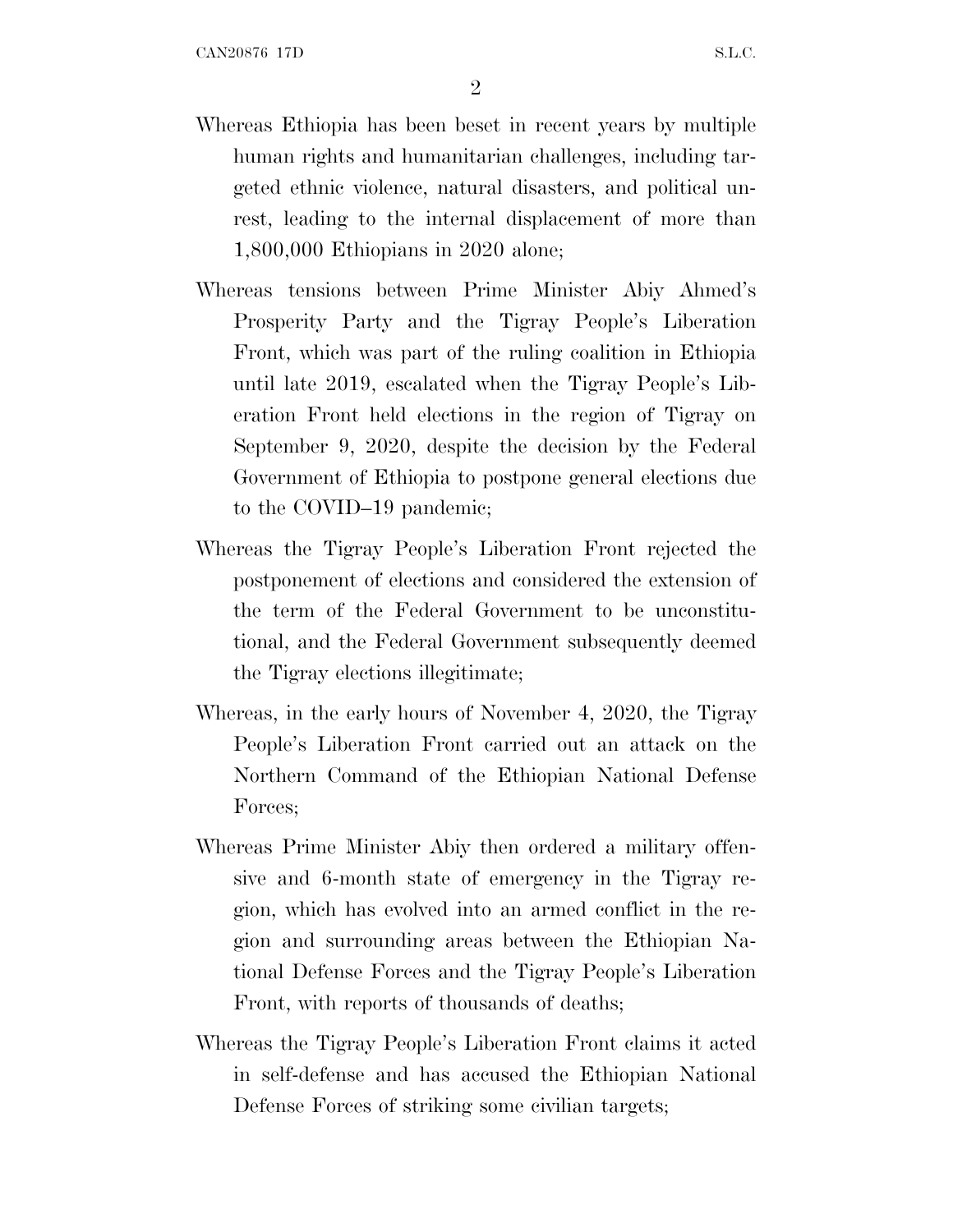- Whereas the Tigray People's Liberation Front admits to having fired missiles at 2 airports and having launched rockets across the border into Eritrea in what they say was retaliation for air strikes in the Tigray region;
- Whereas Amnesty International confirmed that, on November 9, 2020, ''likely hundreds'' of ethnic Amhara people were stabbed or hacked to death in the town of Mai-Kadra in the Tigray region, and some witnesses attributed the killings to retreating Tigray People's Liberation Front forces:
- Whereas the Ethiopian Human Rights Commission has expressed concern over the arrests of journalists in connection to the conflict in the Tigray region and called on the Government of Ethiopia to respect due process rights;
- Whereas the closures of roads and airports servicing the Tigray region have contributed to shortages of fuel and other necessary goods and impeded the delivery of humanitarian assistance to more than 2,000,000 people already in need of aid, including approximately 100,000 Eritrean refugees and hundreds of United States citizens living in the region;
- Whereas the Government of Ethiopia has shut down electricity, banking, internet, and telephone services in the Tigray region, creating additional challenges for the delivery of humanitarian services and the protection of civilians;
- Whereas the conflict has already forced approximately 50,000 Ethiopians to flee to Sudan, and aid agencies warn that more than 200,000 refugees could enter Sudan, Djibouti, and Eritrea in the next 6 months;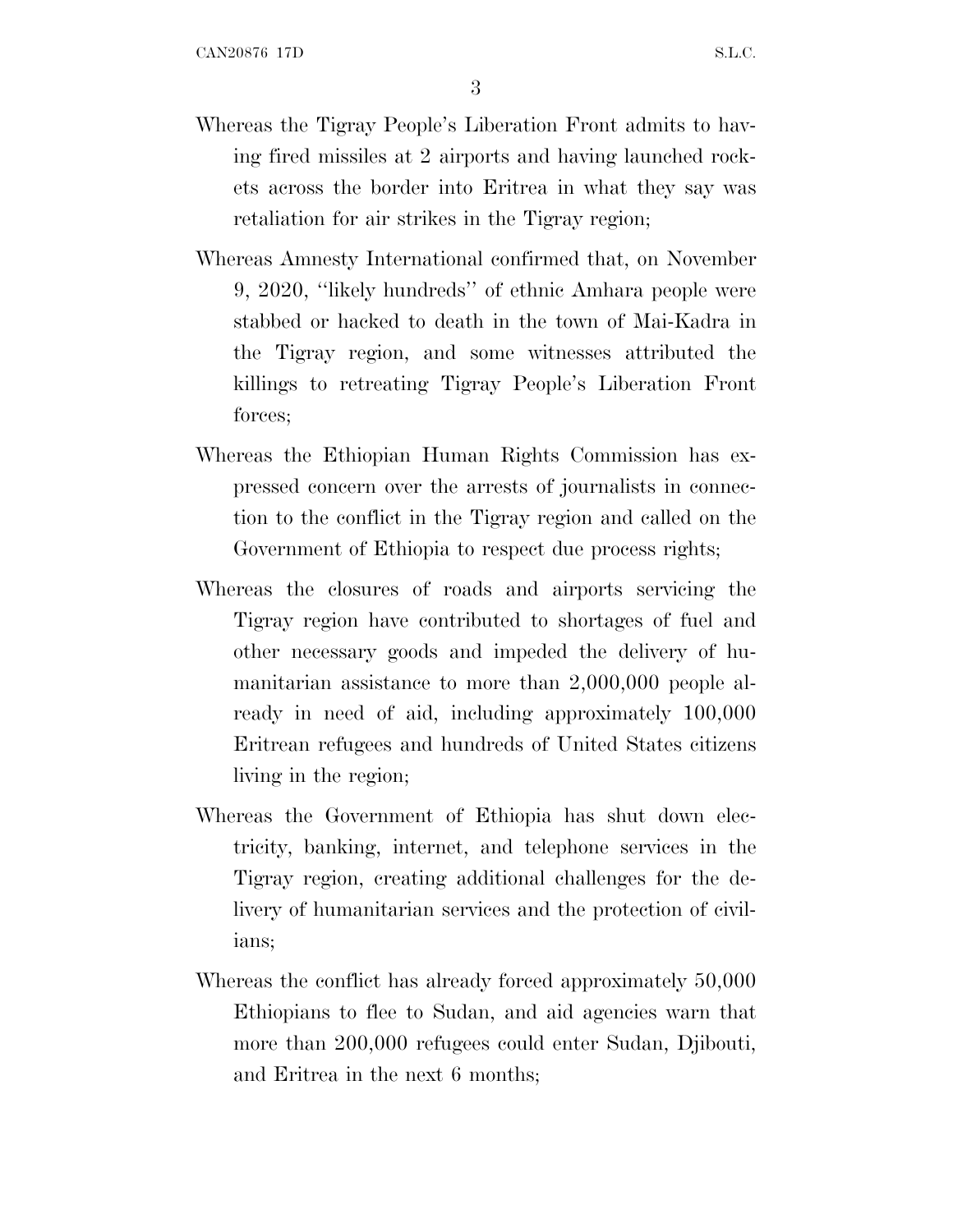- Whereas the United Nations High Commissioner for Human Rights warned that ''there is a risk this situation will spiral totally out of control, leading to heavy casualties and destruction, as well as mass displacement within Ethiopia itself and across borders'';
- Whereas, according to international human rights organizations, Tigrayans have been suspended from their jobs and prevented from leaving the country, and there are reports of surveillance and mass arrests of citizens of Ethiopia based on their ethnicity;
- Whereas the United Nations Special Adviser on the Responsibility to Protect and the Acting Special Adviser on the Prevention of Genocide have expressed deep concern over ''reports of incidents of ethnically and religiously motivated hate speech, incitement to violence and serious human rights violations including arbitrary arrests, killings, displacement of populations and destruction of property in various parts of the country,'' stressing that the ethnically motivated attacks and reported ethnic profiling of citizens constitute ''a dangerous trajectory'' that heightens the risk of atrocity crimes;
- Whereas the conflict in the Tigray region occurs within the context of democratic transition in Ethiopia, an uptick in targeted ethnic violence in Ethiopia, ongoing talks, mediated by the African Union, between Ethiopia, Egypt, and Sudan over the filling and use of the Grand Ethiopian Renaissance Dam, Ethiopia's rapprochement with Eritrea, and the fragile democratic transition and peace process in Sudan;
- Whereas the conflict in the Tigray region jeopardizes the security and stability not only of Ethiopia, but of the broader East Africa region, particularly as Ethiopia with-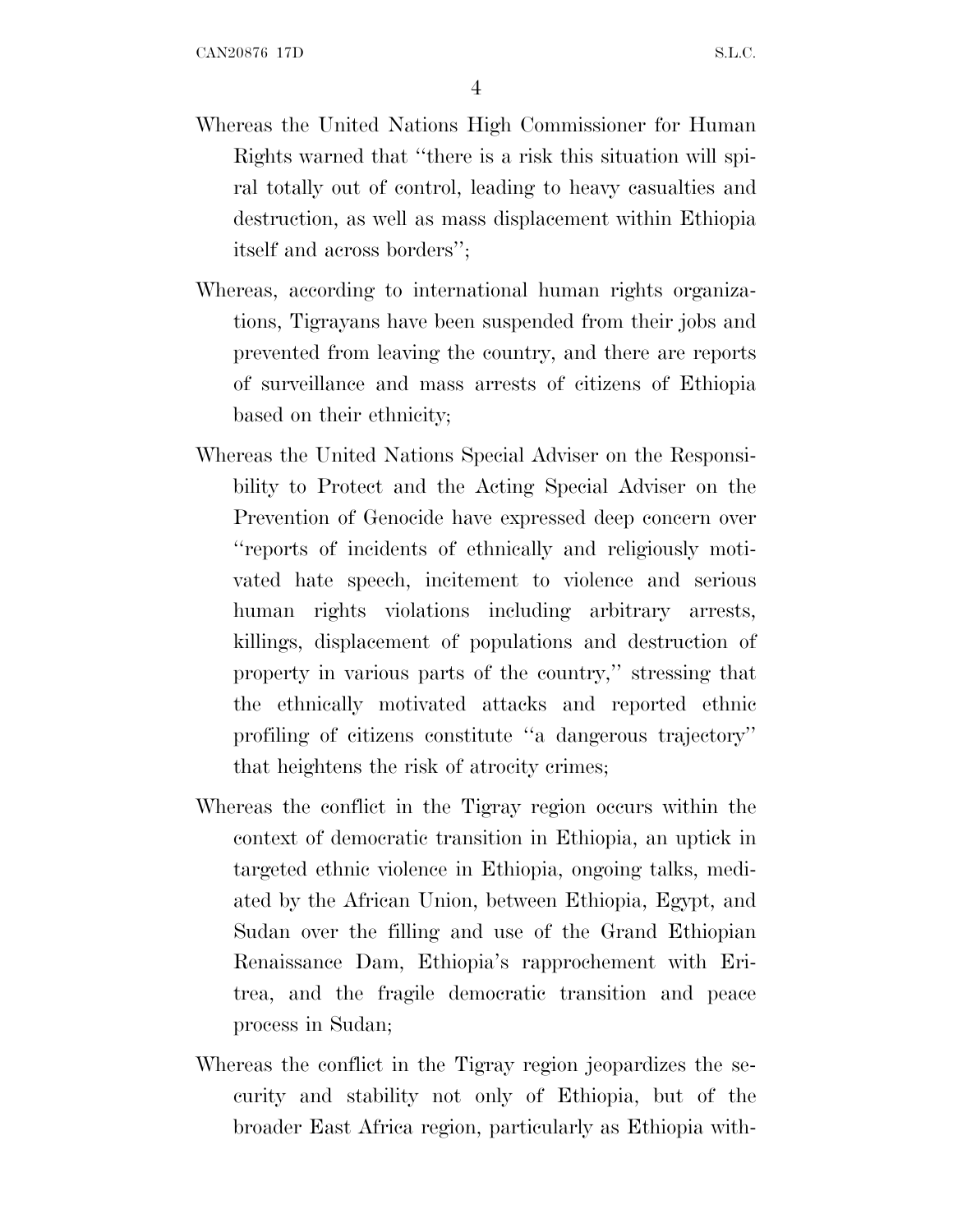CAN20876 17D S.L.C.

5

draws its troops from Somalia to support domestic needs, including the operation in the Tigray region;

- Whereas African Union Chairman Cyril Ramaphosa, President of South Africa, has appointed Joaquim Chissano, former President of Mozambique, Ellen Johnson-Sirleaf, former President of Liberia, and Kgalema Motlanthe, former President of South Africa, as envoys to mediate a resolution to the conflict in the Tigray region, but the Government of Ethiopia has dismissed calls for mediation as of December 2020;
- Whereas, on November 28, 2020, the Government of Ethiopia claimed victory in the conflict after a series of artillery strikes on Mekelle, the capital city of the Tigray region, with Prime Minister Abiy announcing that his forces had ''completed and ceased'' military operations and would shift focus to rebuilding the region and providing humanitarian assistance while Federal police attempt to apprehend leaders of the Tigray People's Liberation Front;
- Whereas, although Prime Minister Abiy stated that no civilians were harmed by the operation in Mekelle, the communications blackout in the Tigray region impedes verification of that claim and the International Committee of the Red Cross reported on November 29, 2020, that 80 percent of patients at Ayder Referral Hospital in Mekelle were suffering trauma injuries;
- Whereas, on November 29, 2020, Debretsion Gebremichael, leader of the Tigray People's Liberation Front, disputed Prime Minister Abiy's claims of victory and told reporters that Tigray People's Liberation Front forces were withdrawing from Mekelle but would continue fighting the Federal Government; and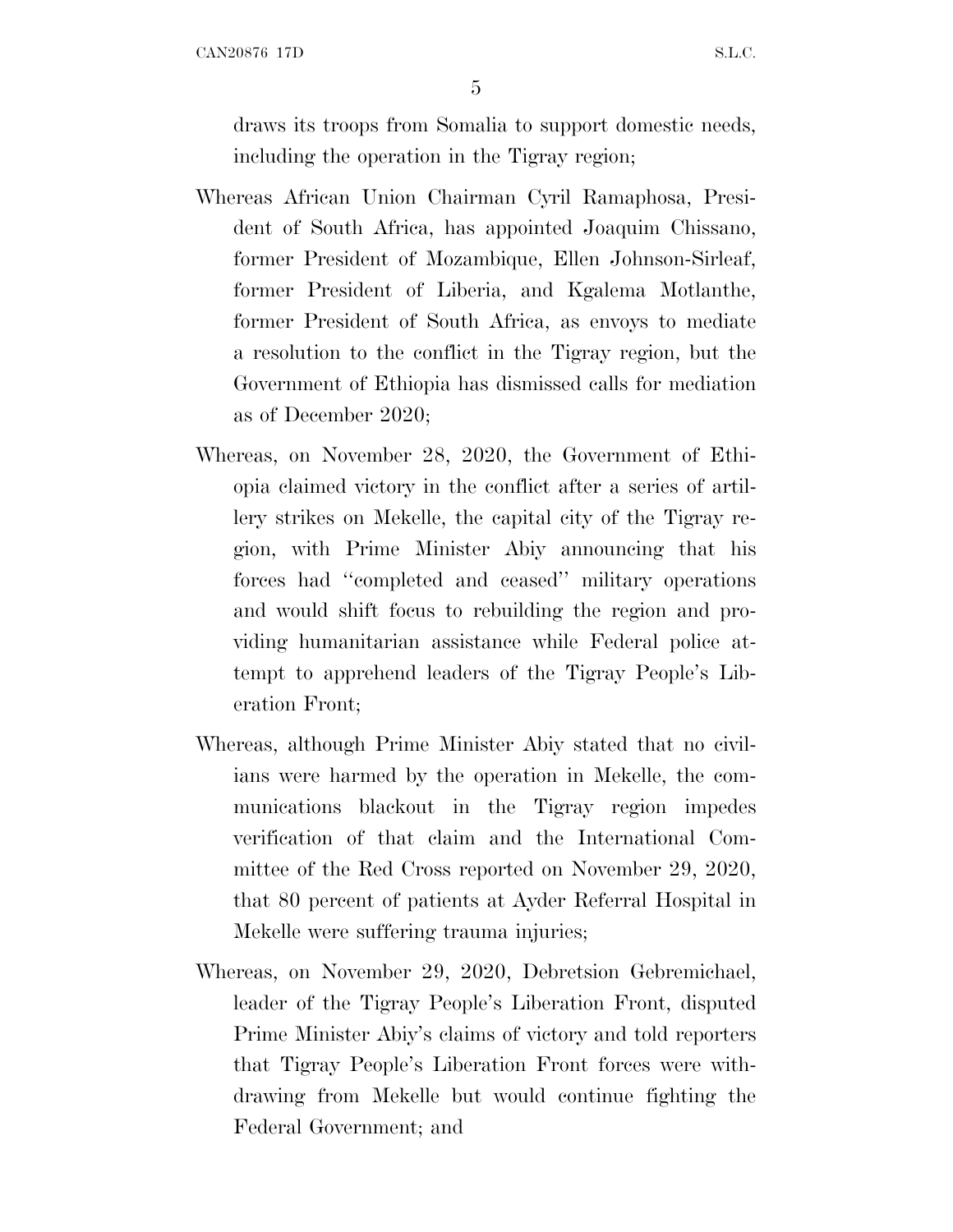- Whereas United Nations High Commissioner for Refugees Filippo Grandi noted that although the Government of Ethiopia announced the completion of military operations in the Tigray region, it ''does not mean the conflict is finished'': Now, therefore, be it
	- *Resolved,* That the Senate—
- (1) strongly disapproves of the escalation of po- litical tensions between the Government of Ethiopia and the Tigray People's Liberation Front into armed conflict and condemns in the strongest terms any and all violence against civilians, such as the re-ported mass killings in Mai-Kadra, Ethiopia;
- (2) appreciates the readiness of Sudan and Djibouti to welcome refugees fleeing the conflict in the Tigray region of Ethiopia and supports the de-escalation efforts led by the African Union;
- (3) calls on the Government of Ethiopia to im- mediately and fully restore electricity, banking, tele-phone, and internet service in the Tigray region;
- (4) urges all parties to the conflict to—
- (A) cease all violence and refrain from ac- tions that could spread or escalate the conflict, including attacks on international or civilian targets;
- (B) engage in good faith in regional and international mediation efforts to end the con-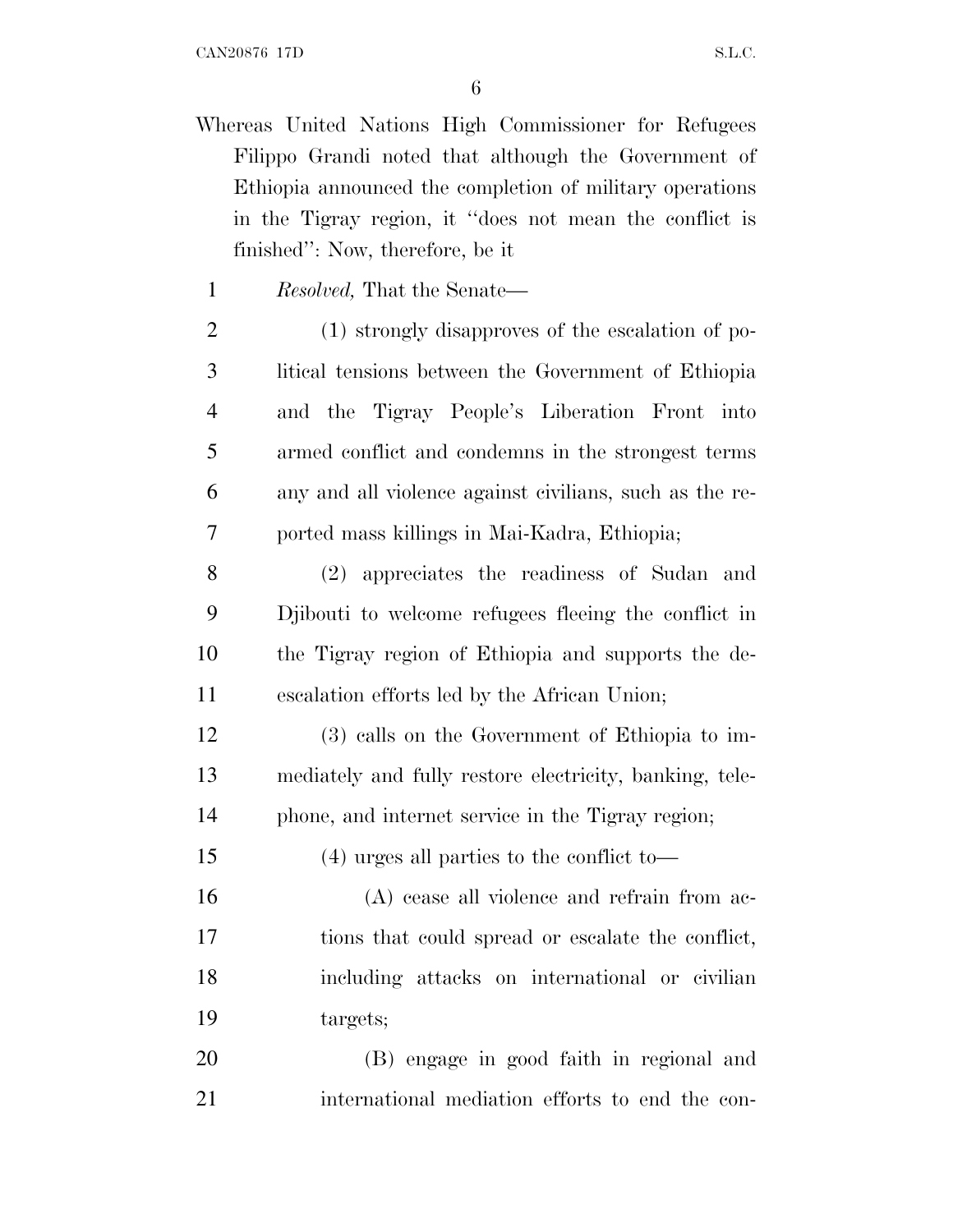flict and commit to a credible, inclusive dialogue towards a sustainable resolution of political grievances; (C) comply with international humani- tarian law, guarantee unfettered humanitarian access to areas affected by the conflict, and

 take all possible steps to protect the safety of civilians, including refugees, displaced persons, and humanitarian aid workers;

 (D) respect and promote the rights of all people in Ethiopia to free expression, political participation, and due process without discrimi-nation based on ethnicity or religion; and

 (E) allow for, and cooperate with, inde- pendent and transparent investigations of any alleged human rights abuses committed in the course of the conflict and hold perpetrators to account; and

 (5) urges the Secretary of State, the Secretary of the Treasury, and the Administrator of the United States Agency for International Develop- ment, in coordination with the heads of other rel-evant Federal departments and agencies, to—

 (A) engage at the highest levels with lead-ers of the Government of Ethiopia and the